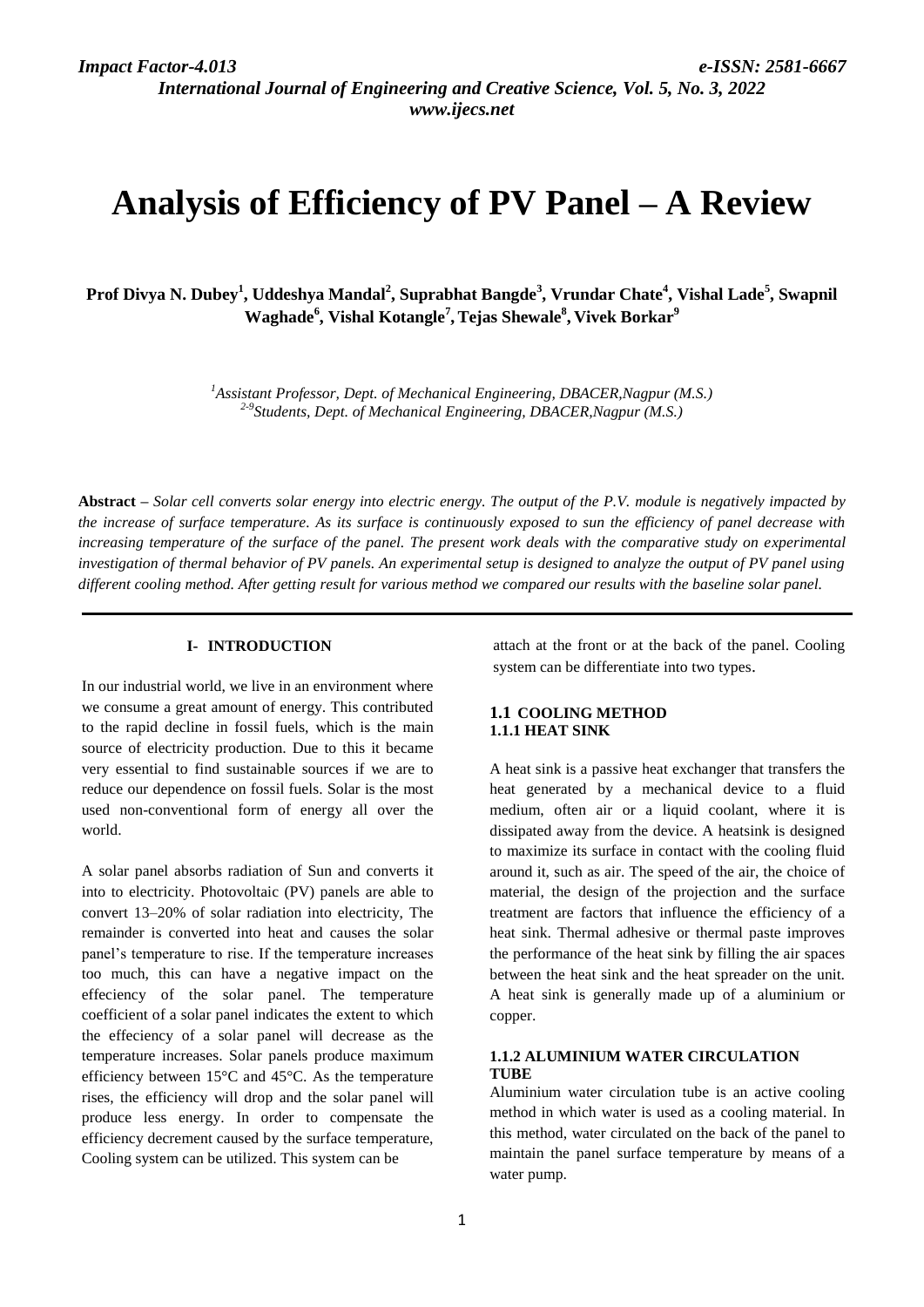# *Impact Factor-4.013 e-ISSN: 2581-6667 International Journal of Engineering and Creative Science, Vol. 5, No. 3, 2022 www.ijecs.net*

#### **II-METHODOLOGY**

For the comparative study of thermal behavior of PV panels we compared the output power of the Baseline solar panel with heat sink cooling and aluminium water tube cooling system.

A solar panel of 25w 12v is used to carry out this experiment with dimension of 460mm in height and 300mm in width. The measurement is performed by using temperature sensor and Multimeter to measure current and voltage. The value of open circuit votage for the baseline solar is 17.6v. The value of short circuit current for the baseline solar is 0.52A.

Heat sink is designed by an aluminum plate with fins on it that is attached to the back of the solar panel. Fins are projections that increase the surface area from which heat can be radiated away from a surface. It have a very large surface area to dispurse the heat to the surrounding atmosphere as quickly as possible. Therefore, the use of aluminum heat sinks could provide a potential solution to prevent PV panels from overheating.



Fig. 1 Model of a P.V. panel with heat sink [5]

For aluminium water tube cooling system it is assumed that the maximum allowable temperature of the PV panel is 35°C. There will be temperature sensor attach to the surface of solar panel which will monitor the temperature. If the surface temperature goes beyond 30°C, Sensor will send the signal input to the microcontroller which will activate the cooling system. In the cooling system there is water tank connected to a peltier module which cools down the temperature of water in the tank. After input signal by microcontroller system will start pumping water through water tank with the help of water pump to aluminum water jacket which is attach with the panel. The water will continuously flow through this system of the PV panel till its temperature goes down to 30°C. The water flow through water jacket then, it returns back to the water tank such that the water cycle is closed. This design is used to acquire the minimal wastage of water.



Fig.2 Aluminium water tube



Fig 3 Working Principle & Diagram

In all the cases mentioned above the values of surface temperature of PV module, output current and output voltage are recorded at every interval of 180 sec. This values will be used to compare it with the other cooling method for better analysis.

Then, the power output for the solar PV panel was calculated using the following equation.

#### Power = Voltage  $*$  Current

After calculating the output power, Efficiency ratio and percentage of the solar PV panel was calculated by the equation.

Efficiency ratio = Power /Total Radiation \* Area

Hence, the efficiency percentage was calculated

Efficiency,  $% =$  Efficiency ratio x 100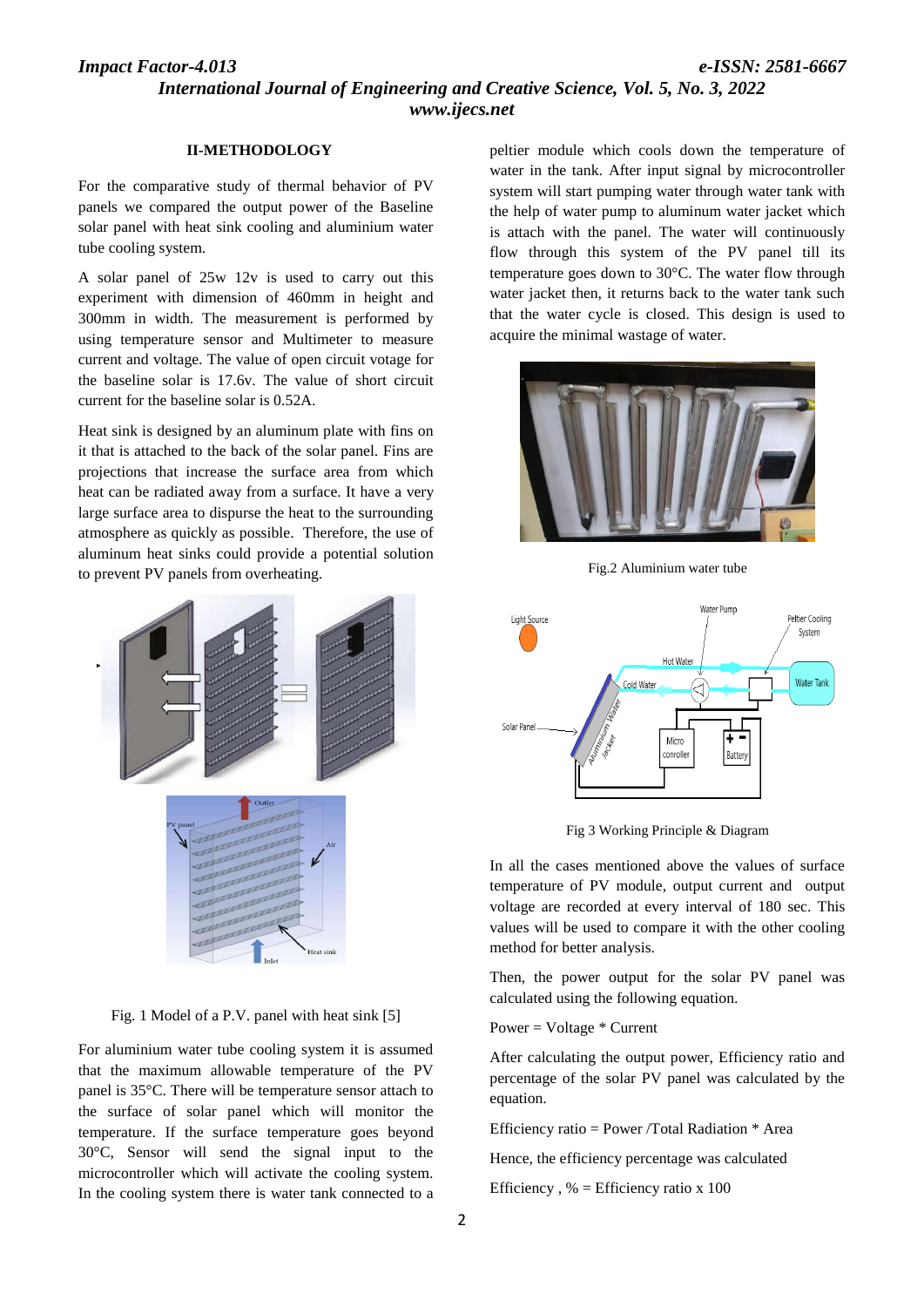# *Impact Factor-4.013 e-ISSN: 2581-6667*

*International Journal of Engineering and Creative Science, Vol. 5, No. 3, 2022 www.ijecs.net*

# .**III - RESULT AND DISCUSSION**

After getting all the values in different methods and comparing it we get the following results as

- The Average Surface temperature of the panel in case of water cooling is 7.81% less than the Baseline solar panel and in heat sink method it is decreased by 1.4% within short interval of time.
- The Average output voltage of the panel in case of water cooling and in heat sink method are increased by 6.1% and 3.5% with respect to Baseline Solar Panel.
- The Average Load current of the panel in case of water cooling and in heat sink method are increased by 21.8% and 12.5% with respect to Baseline Solar Panel.



In the above graph we compared all the experimented I-V curve of Baseline solar panel, panel with attached aluminum heat sink at the back surface and panel with water cooling system. This will help us to calculate the efficiency of solar panel in all three cases and to determine the outcome of this experimentation. In this we can also see the I-V curve for water cooling system is slightly above from both previous curves.

The over all efficiency of the Water cooling system to generate power was calculated and came out to be 29.1% more than the Baseline Solar panel and in case of Heat sink method it was improved by 16.41%.

| <b>Parameter</b>                                | <b>Baseline</b><br>solar<br>panel | Water<br><b>Cooling</b> | <b>Heat</b><br>sink |
|-------------------------------------------------|-----------------------------------|-------------------------|---------------------|
| Average Surface<br>Temperature<br>$(^{\circ}C)$ | 47.02                             | 43.35                   | 46.48               |
| Average Output<br>Voltage $(v)$                 | 14.29                             | 15.15                   | 14.78               |
| Average Load<br>Current (Amp)                   | 0.32                              | 0.39                    | 0.36                |
| <b>Average Power</b><br>(watts)                 | 4.57                              | 5.90                    | 5.32                |

#### **IV - LITERATURE REVIEW**

The output energy from the solar cells can be increased by reducing the operating temperature. In addition, it can also affect the lifetime of P.V panel by extending it and the total amount of energy produced will be further improved. Hardly 5–20% of the sun radiation entering the surface of Solar cell is transformed into useful energy, While the remaining radiation is either transmitted backwards or absorbed in the form of heat by the cell. Different Methods for cooling the P.V panel are discussed by Various authors.

Matias, Calebe Abrenhosa, Licínio Moraes et. al [1] presents the work of development of a cooling system using water in a commercial photovoltaic panel in order to analyze the increased efficiency by decreasing the temperature of panel. In his experiment, without cooling system, the panel reached upto 70°C and the power generate approximately is 62Wh and with the cooling apparatus, the module reached to 50°C and produced upto 77Wh approximately. Therefore by using cooling system on the module efficiency was increased by 16.66%.

Sunarno A. Rakino et. al [2] give report on Performamce improvement of solar panel output by proposing the combination of heat sink and water cooling system. It reduces the average surface temperature about 12.66%, 10.13% and 8.96% lower than basic solar panel. As results, the ouput voltage of proposed method is 21.49%, 4.66%, 8.34% higher than others. The output power of proposed cooled panel exerts 47.71% higher power than basic solar panel.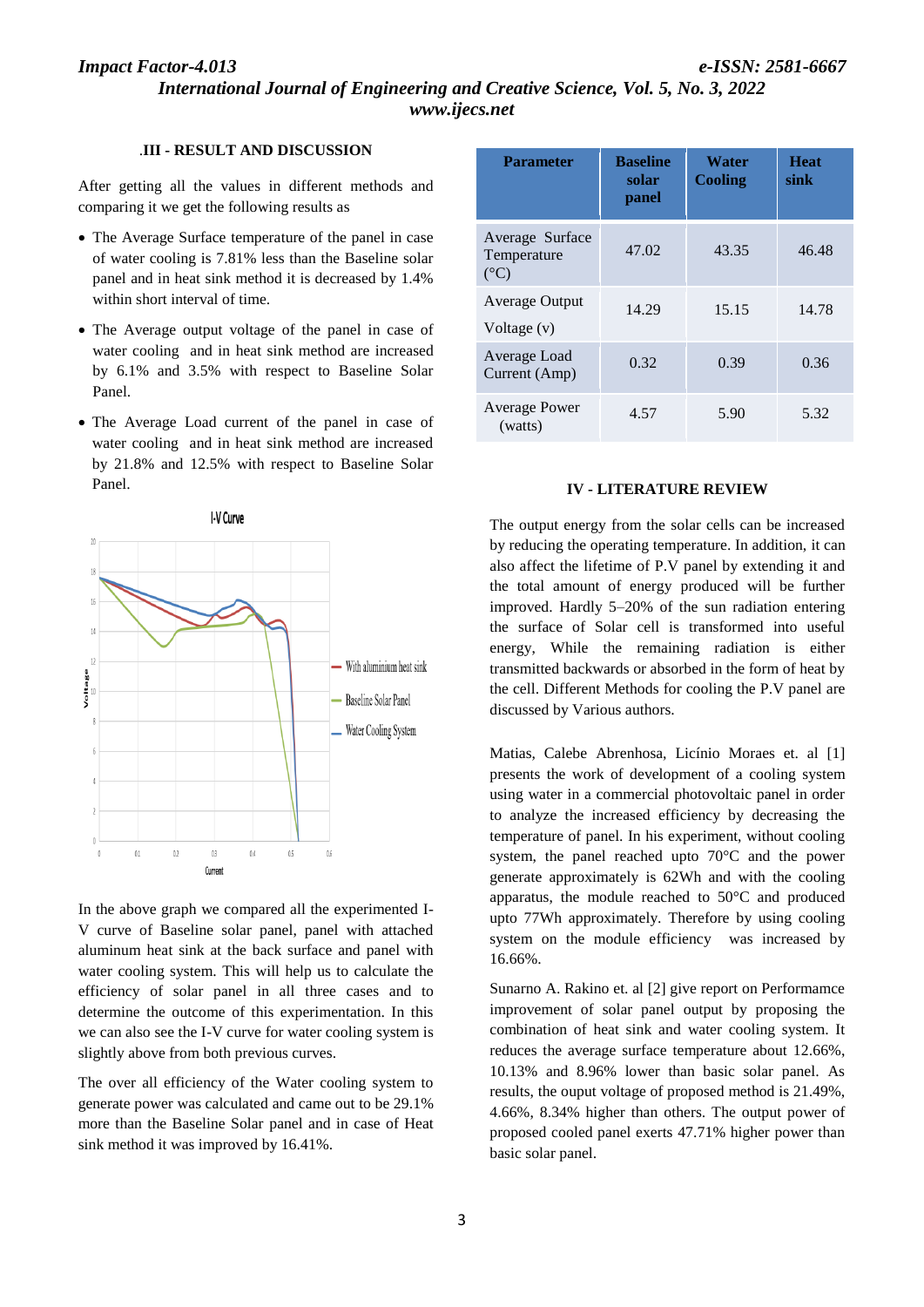*International Journal of Engineering and Creative Science, Vol. 5, No. 3, 2022 www.ijecs.net*

Kumar, Pravesh, and Rajesh Dubey et. Al [3] "Efficiency Improvement of Photovoltaic Panels by Design Improvement of Cooling System using Back Water Cooling Tubes." an experimental setup was designed in which array of water tube is fitted to back of solar panel to reduce its temperature and bring temperature to normal operating point A maximum photoelectric conversion efficiency difference is 2.6%, and the temperature decreases by 1-2 degree Celsius, the output power generation efficiency is increases by 0.5 to 1 % for the solar PV panel when using heat pipe for aircooling.

Zainal Arifin et. al [4] Designed experimental setup in which array of water tube is fitted to back of solar panel to reduce its temperature. Before this both air-cooling model and water-cooling model conditions are investigated under normal operating condition. After getting result from various method, they are compared with the ordinary solar panel. A maximum photoelectric conversion efficiency difference is 2.6%, and the temperature decreases by 1-2 degree Celsius, the output power generation efficiency is increases by 0.5 to 1 %.

Pushpendu Dwivedi et. al [5] study offers an overview of the various cooling method and its key features Airbased cooling, liquid based cooling (forced and immersion), Water spraying, Heat pipe, Heat sink/fins/extended surfaces/heat exchanger. Study revealed that active water cooling is the easiest and effective cooling technique and should continue to be pursued.

Moharram, Khaled A., M. S. Abd-Elhady, H. A. Kandil, and H. El-Sherif et. al [6] "Enhancing the performance of photovoltaic panels by water cooling."The objective of the research is to minimize the amount of water and electrical energy needed for cooling of the solar panels, especially in hot arid regions. A cooling model was developed to find out that how long it will take to cool down the PV panels to its normal operating temperature. The cooling rate for the solar cells is 2 Celcius/min based on the concerned operating conditions, which means that the cooling system will be operated each time for 5 min, in order to decrease the module temperature by 10 Celcius.

Nicolas Barthet et. al [7] This study focuses on analyzing the thermal behavior of PV panels using finite element simulations (FEM). The main effective technologies for PV electricity consists in PV cells as stocking piles of thin films that are semiconductors dedicated to collecting electricity through the

photovoltaic effect arising near the engineered p-n junctions. Without accounting, in a very detailed way, for the solar irradiance and the electrical model of the PV panel, which were treated in a separate work.

Kartini Sukarno, Ag Sufiyan Abd Hamid, Halim Razali, Jedol Dayou et. al [8] "Enhancing the performance of photovoltaic panels by water cooling." this paper discusses the comparison of output power and efficiency between continuous cooling system, cooling system every one hour and non-cooling system of solar photovoltaic panel. When continuous cooling system was active the output power was calculated as 68.8 Watt, With cooling system every one hour was found to be 65.11 Watt and 59.06 Watt for the non-cooling system. The maximum power output for continuous cooling system was 68.8 Watt, cooling system every one hour was 65.11 Watt and 59.06 Watt for noncooling system, respectively.

Sequeira, Anil Antony, Sawan Shetty, S. S. Sampath, and M. Chithirai et. al [9] "Improvement of power output from PV panel using water cooling system." . This research is to maximize the power generated by the PV solar panel using water cooling system in dry regions especially United Arab Emirates where temperature rises from 40˚ to 60˚ during summer. The panel can be cooled to attain maximum power and the cooling rate for the solar panel is 4.5°C per minute based on the operating conditions, which means that the cooling system will be operated each time for 10 minutes for 10°C.It is possible to attain 8.9 watt-hour energy output using the proposed cooling system compared to without using cooling system.

Sayran A. Abdulgafar , Omar S. Omar ,Kamil M. Yousif et. al [10]. In this work, the cooling of a photovoltaic panel via Water immersion technique is investigated. Experiment is done for polycrystalline silicon panel. A slight increase of efficiency is found when the water depth start increasing. Results are discussed; thermal drift has been reduced and the solar panel efficiency has increased by about 11% at water depth 6 cm.

W. Z. Leow, Y. M. Irwan, M. Irwanto, N. Gomesh and I. Safwati et. al [11] The purpose of this paper is to design a solar cooling system to decrease operating temperature of PV module in order to improve the efficiency of PV output power. The DC hybrid cooling system with PIC controller is a great solution for the problem of low efficiency of PV module in order to generate more output energy with respect to PV module without cooling system.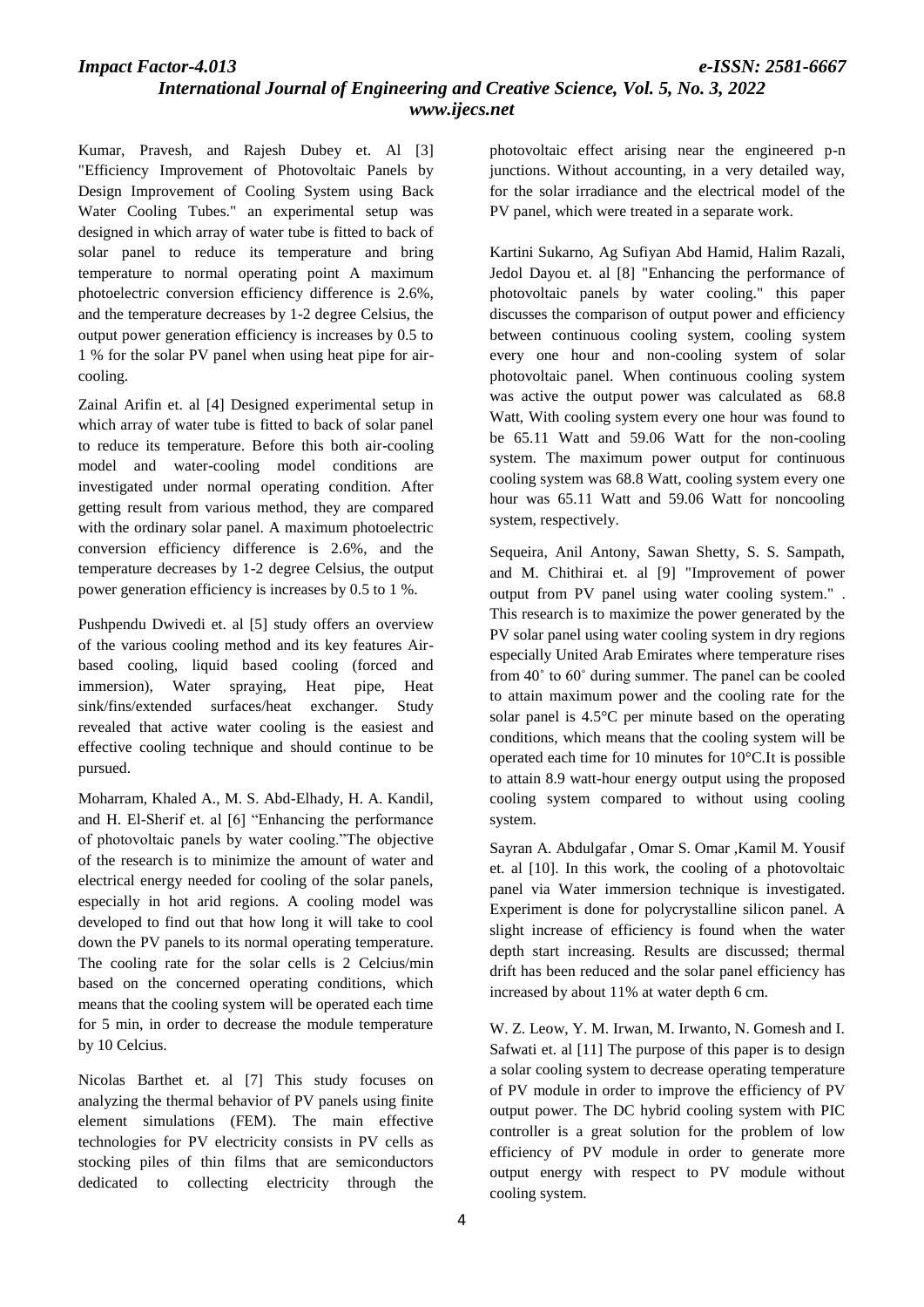# **PROPOSED EXPERIMENTAL SET-UP**







Fig: Experimental Set-up

# **V - CONCLUSION**

- The Experiment revealed that active water cooling is the easiest and effective cooling technique and should continue to be pursued. However, active water cooling requires a steady supply of cool water, and it also consume energy to work.
- The passive cooling using heat sink of the P.V. system using natural convection has been observed to be the simplest way. Furthermore, the air is a less effective coolant than water but it does not consume any form of energy.

#### **REFERENCES**

- [1] *Matias, Calebe Abrenhosa, Licínio Moraes Santos, Aylton José Alves, and Wesley Pacheco Calixto. "Electrical performance evaluation of PV panel through water cooling technique." In 2016 IEEE 16th International Conference on Environment and Electrical Engineering (EEEIC), pp. 1-5. IEEE, 2016.J Siecker, K Kusakana, BP Numbi - Renewable and Sustainable Energy 2017 – Elsevier.*
- [2] *Rakino, Sunarno A., S. Suherman, S. Hasan, and A. H. Rambe. "A Passive Cooling System for Increasing Efficiency of Solar Panel Output." In Journal of Physics: Conference Series, vol. 1373, no. 1, p. 012017. IOP Publishing, 2019.*
- [3] *Kumar, Pravesh, and Rajesh Dubey. "Efficiency Improvement of Photovoltaic Panels by Design Improvement of Cooling System using Back Water Cooling Tubes." Int. J. Eng. Res. Technol 7, no. 01 (2018): 74-77.*
- [4] *Arifin, Zainal, Dominicus Danardono Dwi Prija Tjahjana, Syamsul Hadi, Rendy Adhi Rachmanto, Gabriel Setyohandoko, and Bayu Sutanto. "Numerical and experimental investigation of air cooling for photovoltaic panels using aluminum heat sinks." International Journal of Photoenergy 2020 (2020).*
- [5] *Dwivedi, Pushpendu, K. Sudhakar, Archana Soni, E. Solomin, and I. Kirpichnikova. "Advanced cooling techniques of PV modules: A state of art." Case studies in thermal engineering 21 (2020): 100674.*
- [6] *Moharram, Khaled A., M. S. Abd-Elhady, H. A. Kandil, and H. El-Sherif. "Enhancing the performance of photovoltaic panels by water cooling." Ain Shams Engineering Journal 4, no. 4 (2013): 869-877.*
- [7] *Barth, Nicolas, João Pedro Magalhães de Correia, Saïd Ahzi, and Mohammad Ahmed Khaleel. "Thermal analysis of solar panels." In Proceedings of the TMS Middle East—Mediterranean Materials Congress on Energy and Infrastructure Systems (MEMA 2015), pp. 441-450. Springer, Cham, 2015.*